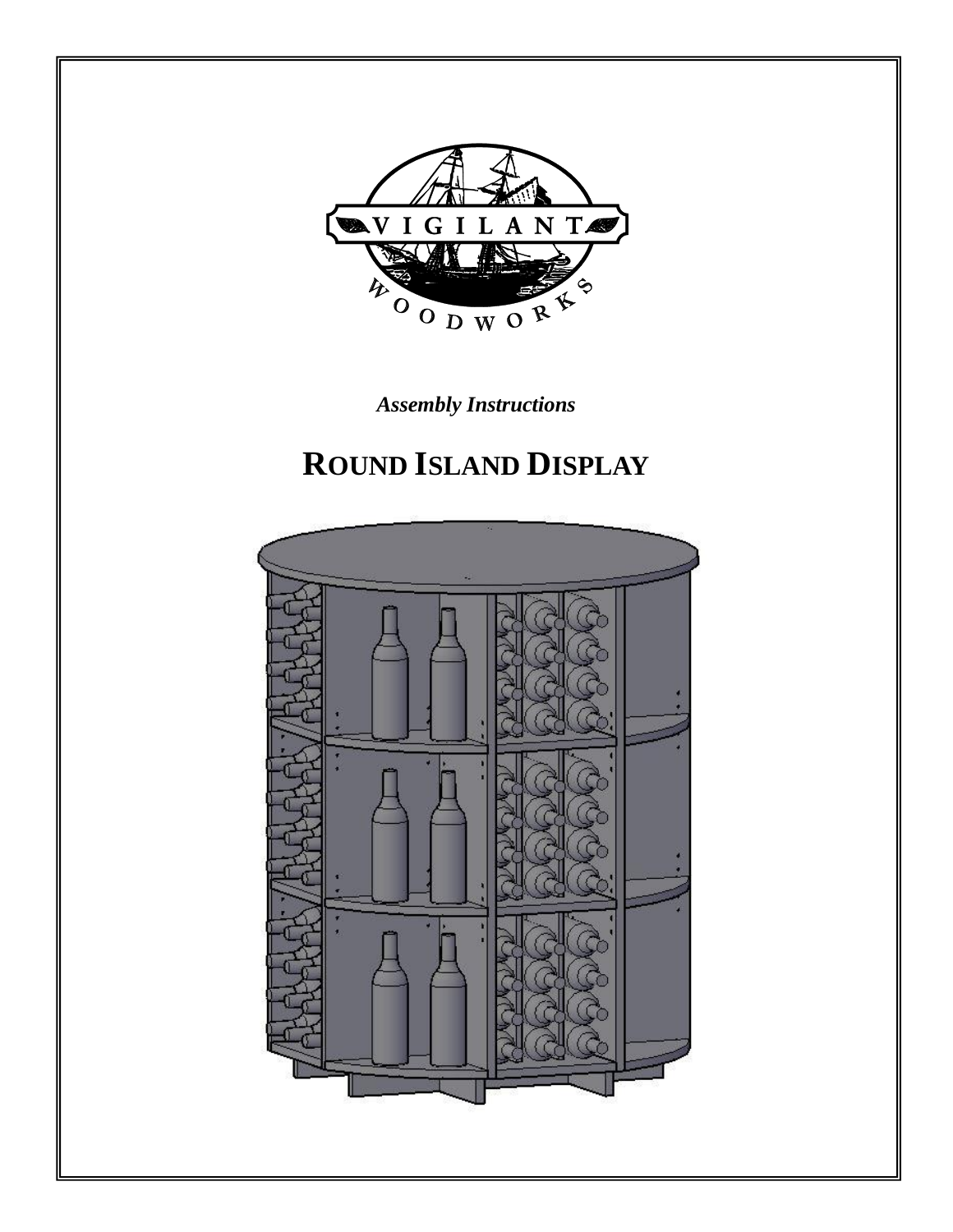Congratulations! You have purchased the finest wine racking available anywhere. Properly assembled, your Vigilant wine racks will outlast even your finest wines. Please call toll free 888-812-4427 if you have any questions or problems.

### *Tools Required for Assembly*

- Electric drill or cordless screw gun
- 9/64" drill bit
- Phillips Head Screwdriver
- $\bullet$  #2 Square drive bit / #2 Phillips bit
- Hammer, preferably rubber or soft-faced

## *Tips for Building Your Wine Racks*

If you are using a powered screw gun that has a clutch, make sure to set it at a low setting first until you find the right setting. If you have it set high it may over-tighten and then split the wood.

Pre-drill all screw holes with a 9/64" drill bit. This makes it less likely for your wood to split. (The easiest way to do this is to follow the pre-drilled holes provided on certain pieces as your guide.)

The best placement for your screws, to secure adjacent racks is behind the applied face frame. This keeps the screws hidden and keeps your rack secure and steady.

## *Hardware Supplied*



48 - 1 ½" Wood Screw 48 - Shelf Pins 96 - Divider pins







(2) **AMAND** 

4 – Modesty Blocks 12 – 1" Wood Screws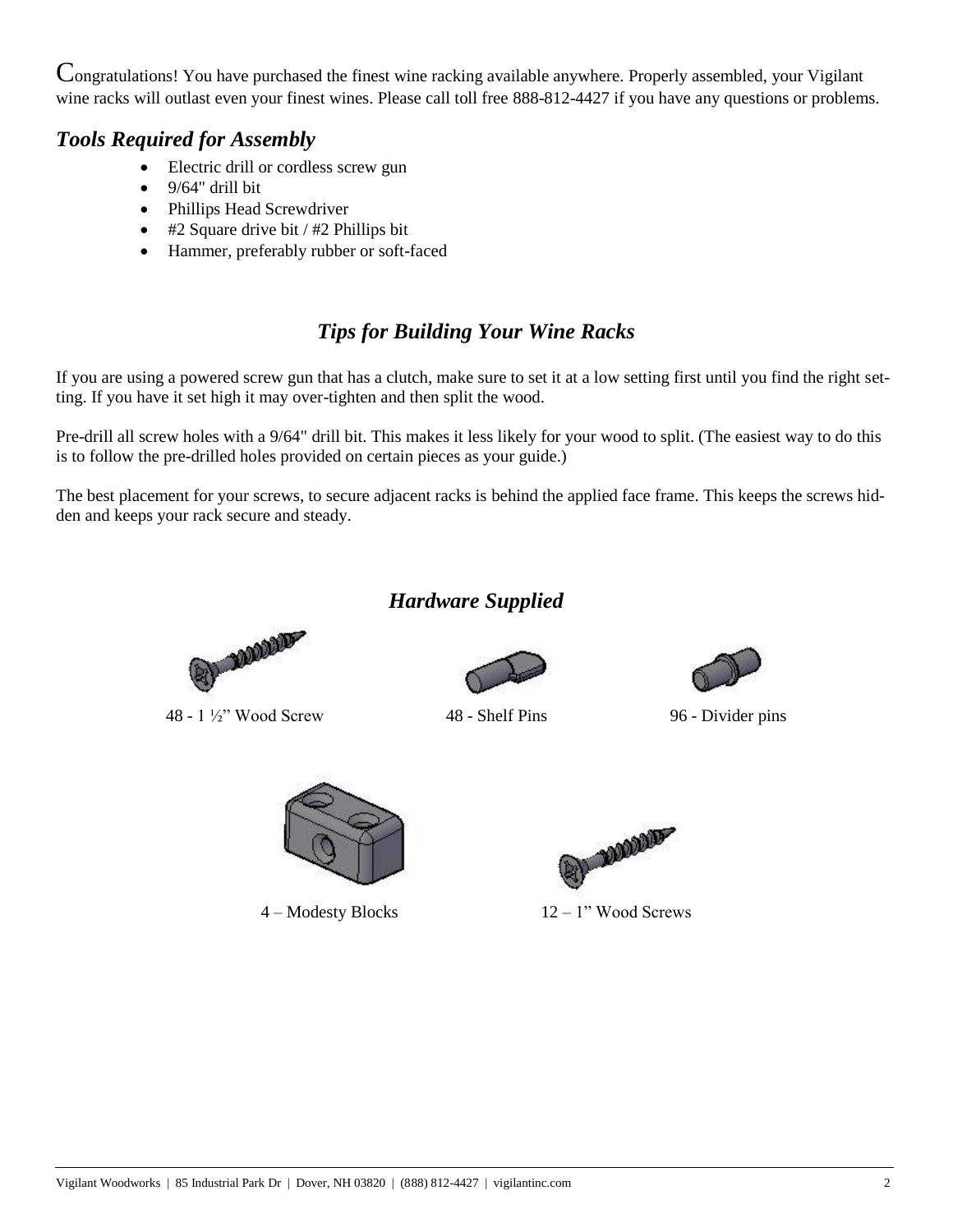## *Exploded Views*

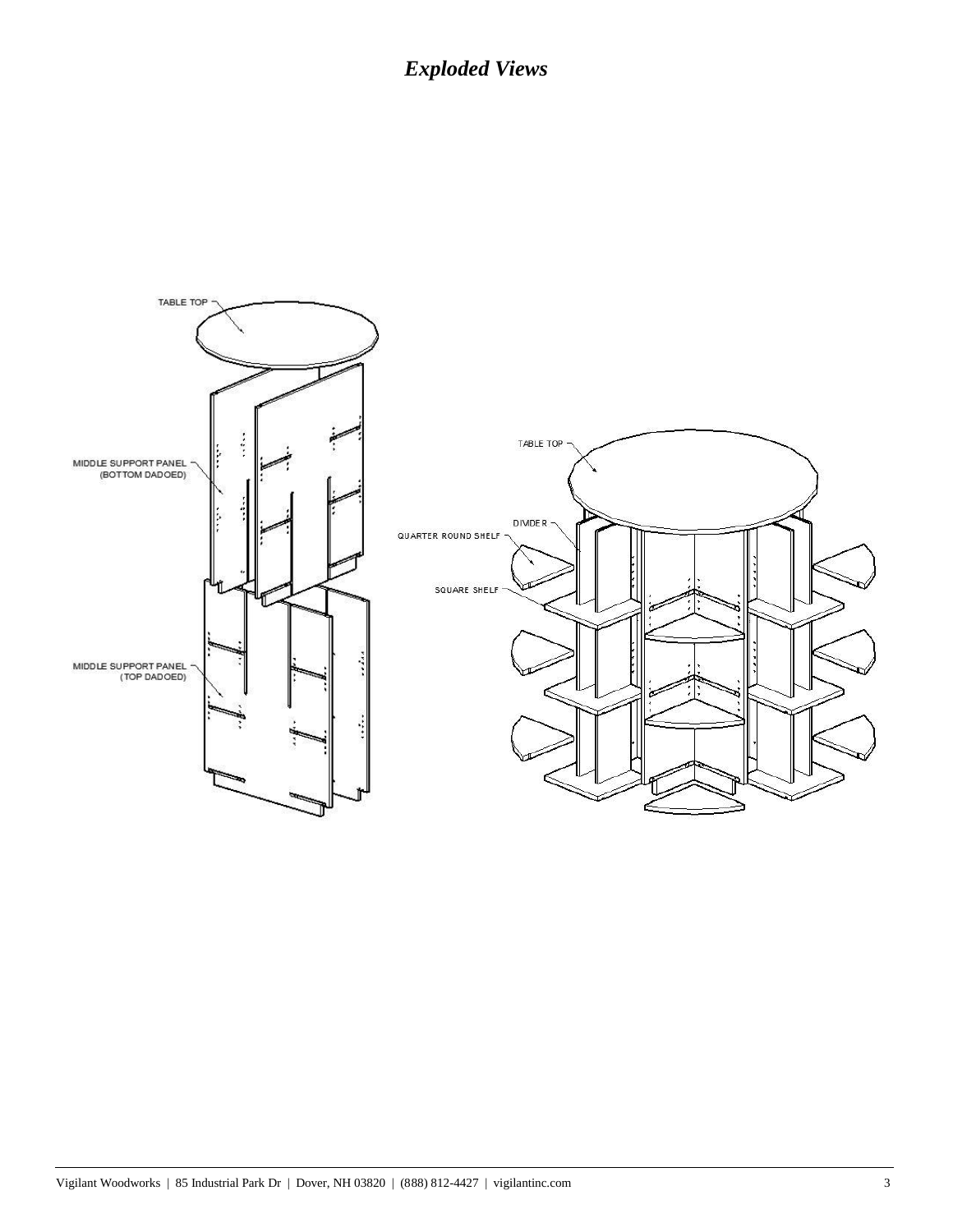## **STEPS FOR ASSEMBLY**

1. Locate the four middle support panels. With the assistance of a helper carefully slide the four pieces together.



- 2. Locate the quarter round shelves and supplied screws  $(1 \frac{1}{2})$ .
- 3. Starting at the bottom, carefully slide the quarter round shelf into place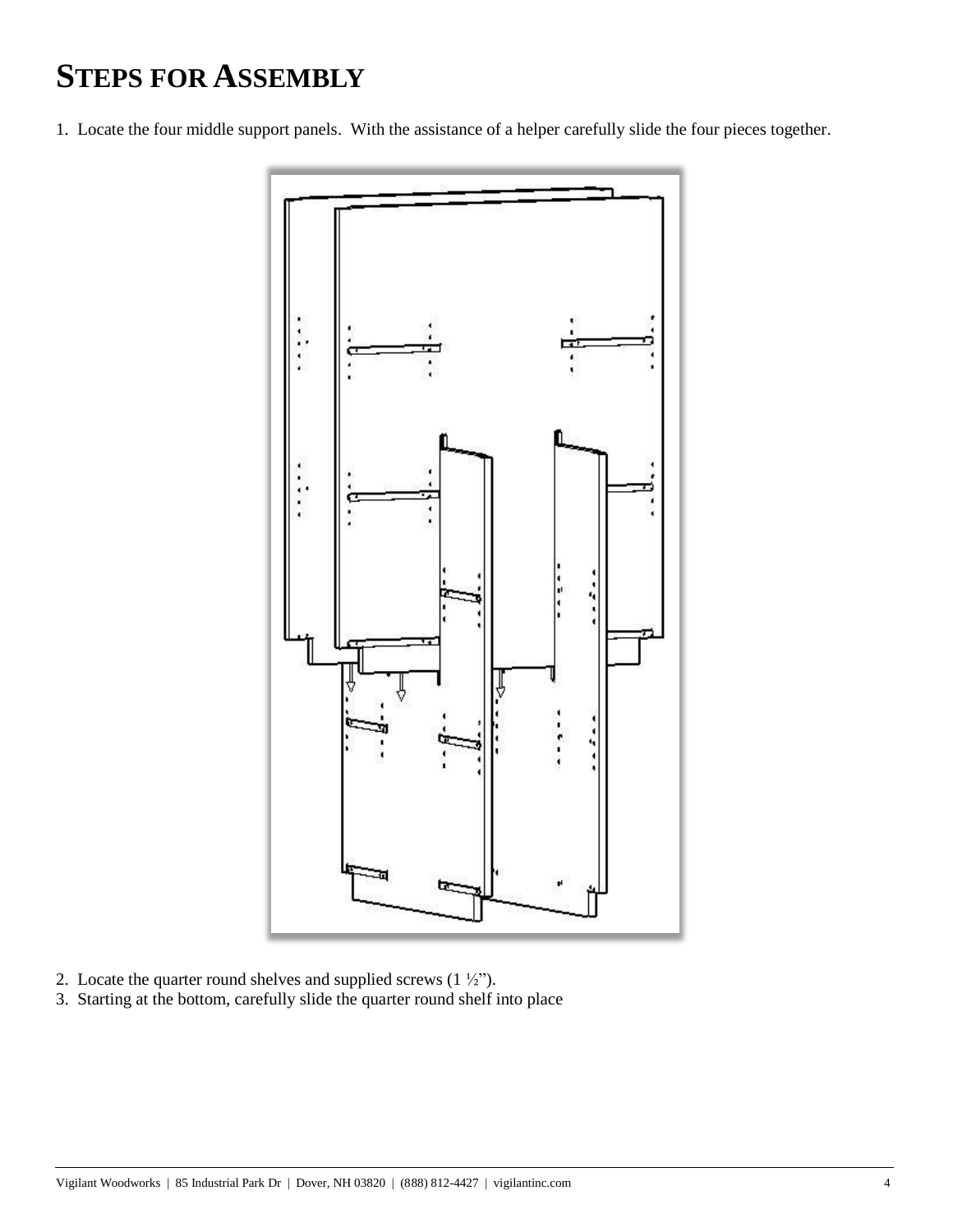

4. Fasten shelf into place using 1 ½" wood screws at all four (2 per edge) pre-drilled locations. It is optional, however not required, to apply a small bead of wood glue before fastening. Please note the proper location for screwing, **DO NOT SCREW INTO THE LARGER DIAMETER HOLE AT EACH LOCATION.**



5. Repeat steps 3 and 4 for remaining quarter round shelves at all other locations.

6. Locate the table top. Place the table top on top of the unit making sure the middle support panels align with the dadoes in the bottom of the table top.

7. Attach the table top to the middle support panels at four locations using modesty blocks and 1" wood screws. The middle support panels and table top are not pre-drilled for the modesty block screws. Make sure to pre-drill the holes wherever the modesty blocks are located.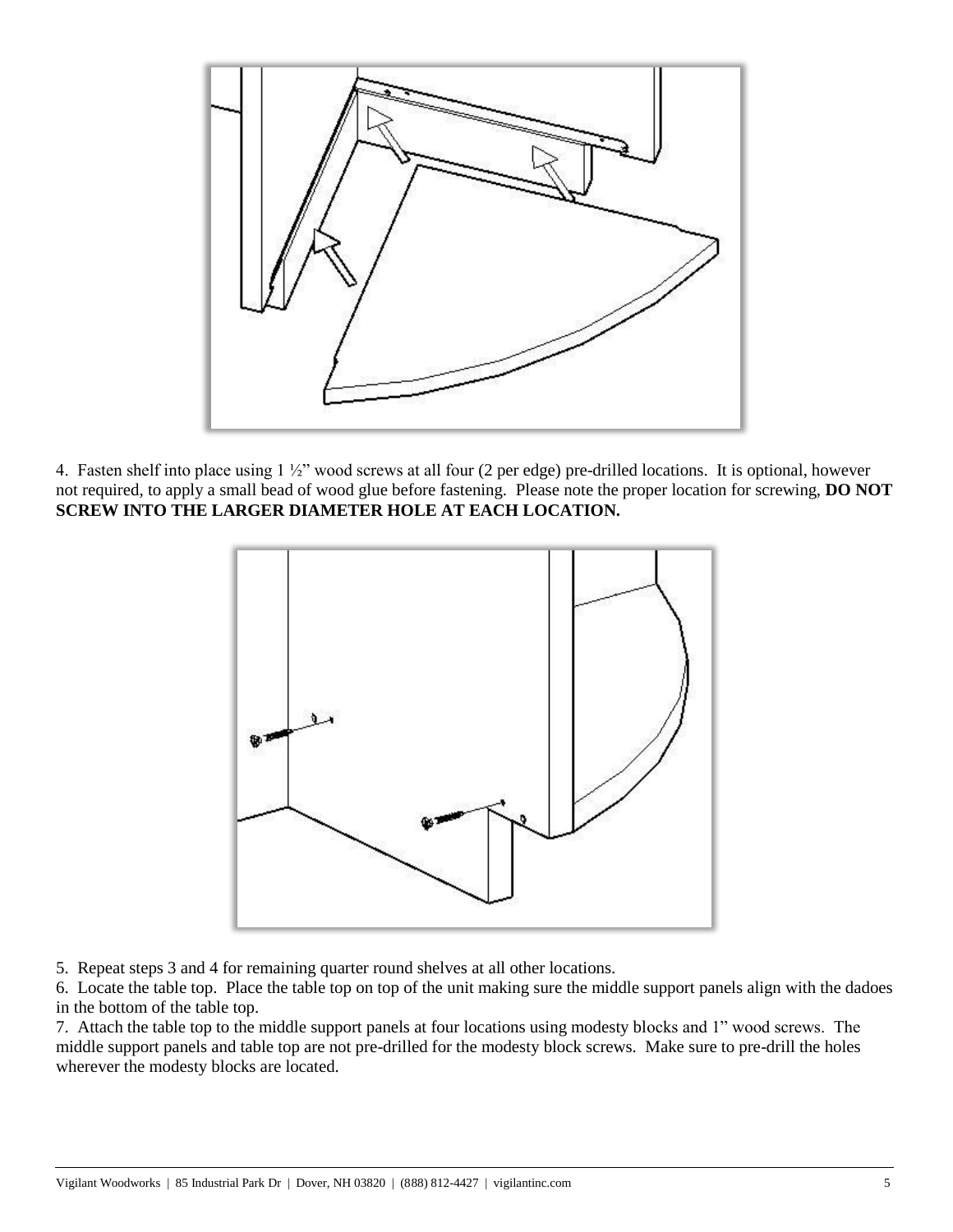

8. Position partially completed unit into its final location.

9. Insert shelf pins into the middle hole of each 5 hole series, 4 per shelf. For the bottom shelves, insert the shelf pins into the larger diameter hole as mentioned in step 4 and as seen below.

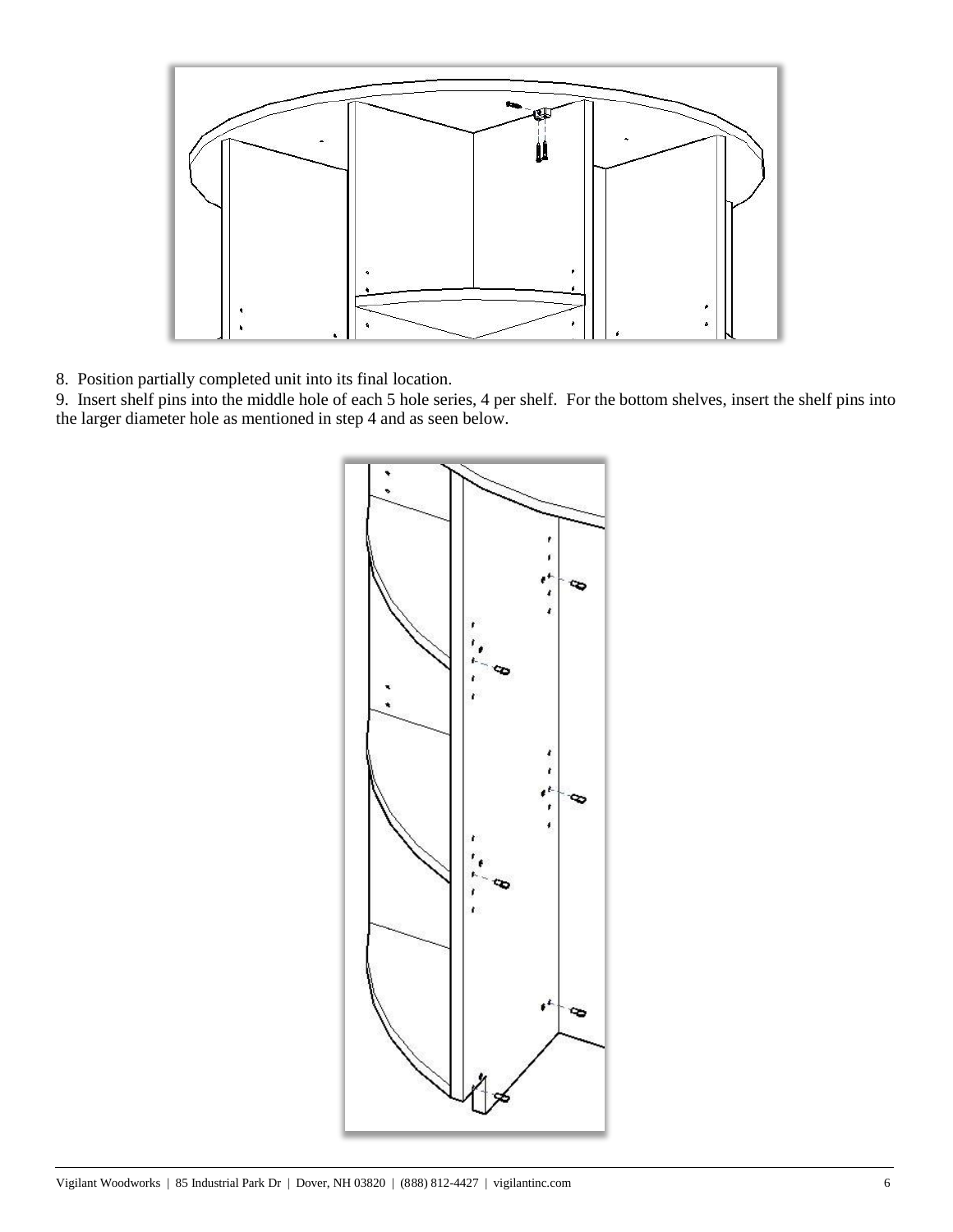10. Place square shelves on shelf pins making sure that the dadoes on the bottom of each shelf capture the shelf pins. Repeat this step for all square shelves.

11. Locate divider pins. Insert divider pins into the holes on the top and bottom surface of each shelf.



12. Locate the dividers and slide them into place making sure that each divider pin is captured by the groove cut into the top and bottom edge of each divider.